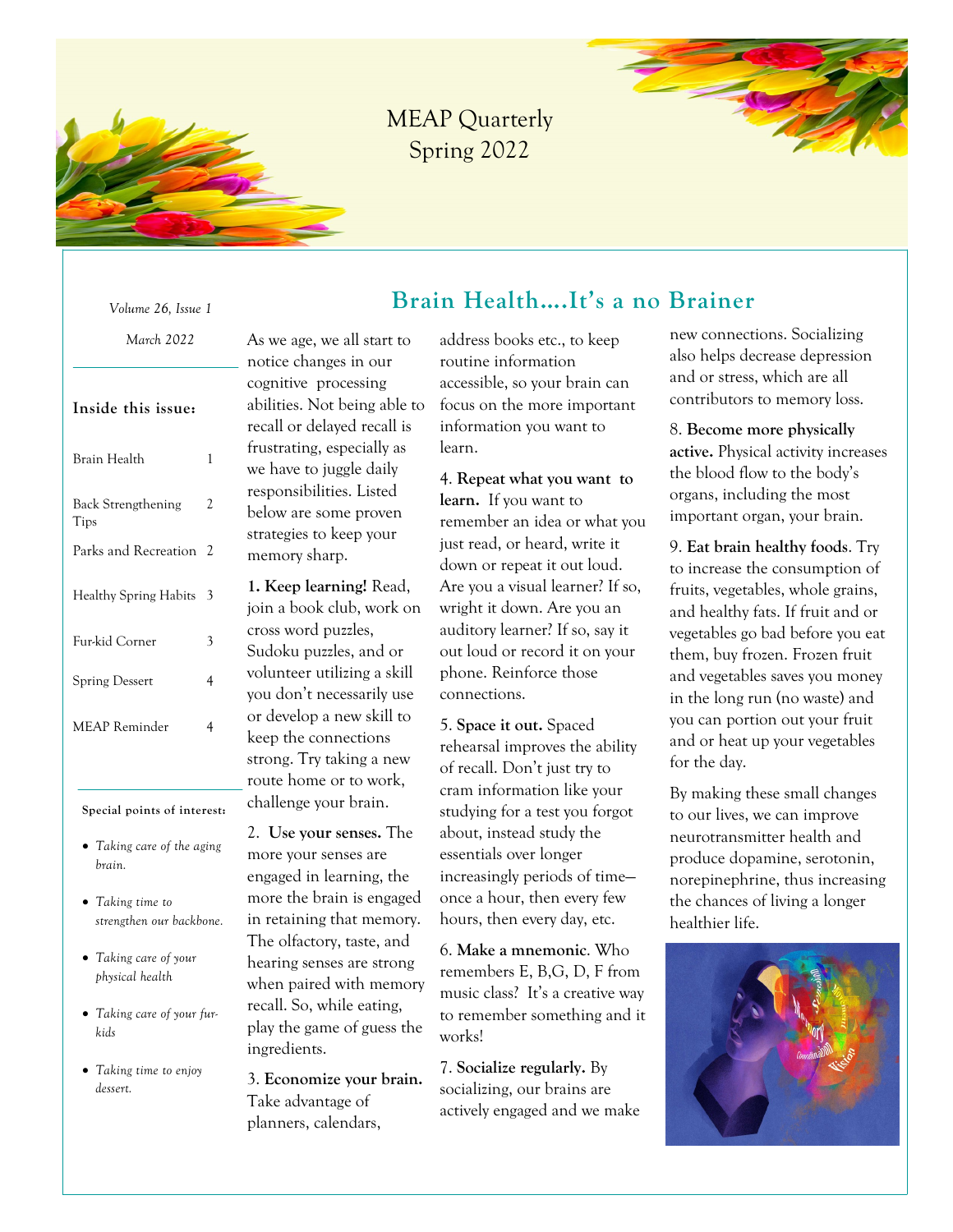## **Four Easy Strengthening Exercises to Reduce Lower Back Pain.**

According to a 2020 study by the US Centers for Disease Control and Prevention (CDC), one in four people had experienced lower back pain in the past three months. To help elevate pain, doctors often recommend, aerobic exercises, such as walking, swimming, yoga or bicycling. However, if your not able to do any of the above exercises, there are additional back strengthening exercises that can be done and are relatively easy to do at home and or work.

1. **Supine leg rocking.** Lie on your back with your knees bent and your feet on the floor. Gently rock your legs

back and forth from left to right. This loosens the hips and lower body. Do two sets of 10 reps. (From one side to the other would be one rep.)

2. **Cat Pose.** This pose, commonly used in yoga, is great for stretching the lower back. Start on your hands and knees with your fingers pointed straight ahead. Inhale and slowly arch your back. Hold for three seconds, then exhale and round your back (cat), dropping your head and raising your shoulders. Repeat at minimal seven times.

3. **Supine heel slides.** Lie on your back with your knees

bent. Slowly slide out one leg to a straight position, then slide it back up. Do the same with the other leg. Don't hold your breath on these. To facilitate the slide, wear socks or put a towel under your feet. Do two sets of 10 reps for each leg.

4. **Bird dog.** Get on your hands and knees and keep your back flat. Lift one arm so it forms a straight line with your back, return to starting position, then lift the other arm. With both hands on the ground, extend the legs, one at a time. Then try to

combine the moves raising left arm and right leg together, then right arm and left leg together. Do one set of eight reps, each rep being arm and opposite leg together or one arm or leg at a time (depending on ability). Hold each lift for three seconds. Stop if you have pain or trouble holding a position.



## **Nearby Parks Await Your Visit….**

Are you looking for a change in scenery or maybe a new Park to discover this spring? Well, we got some for you!

The Friendship Botanic Gardens located in Michigan City, IN., is nestled off Rt 12 and contains four walking trails, children's discovery play area, and multiple garden sites from around the world. Please be sure to check them out at: https://friendshipbotanicga rdens.org/.

The Madeline Bertrand County Park located over the border in Niles, MI has it all! The park has trails for walking, biking, covered shelters, picnic areas, children's playground and a challenging 18-hole disk golf course. Did I also mention it's pet friendly? Yes, pets are welcomed, but must remain on a leash. Please visit their website for more details: https://berriencounty.org/ 1298/Madeline-Bertrand-County-Park.

Looking to canoe, kayak, hike and or camp? Well, Tippecanoe River State Park is just for you! Located in Winamac IN., this park features 23 miles of trails,12 miles for hiking and 9 miles for hiking/horse riding. The park also has a boat ramp and plenty of fishing spots. Please be sure to check out the State DNR website at: https://www.in.gov/dnr /state-parks/parkslakes/tippecanoe-riverstate-park/.

Please be sure to get out this Spring and visit the many parks we have located here in Northern, IN. and Southwest, MI.

A body in motion stays in motion!

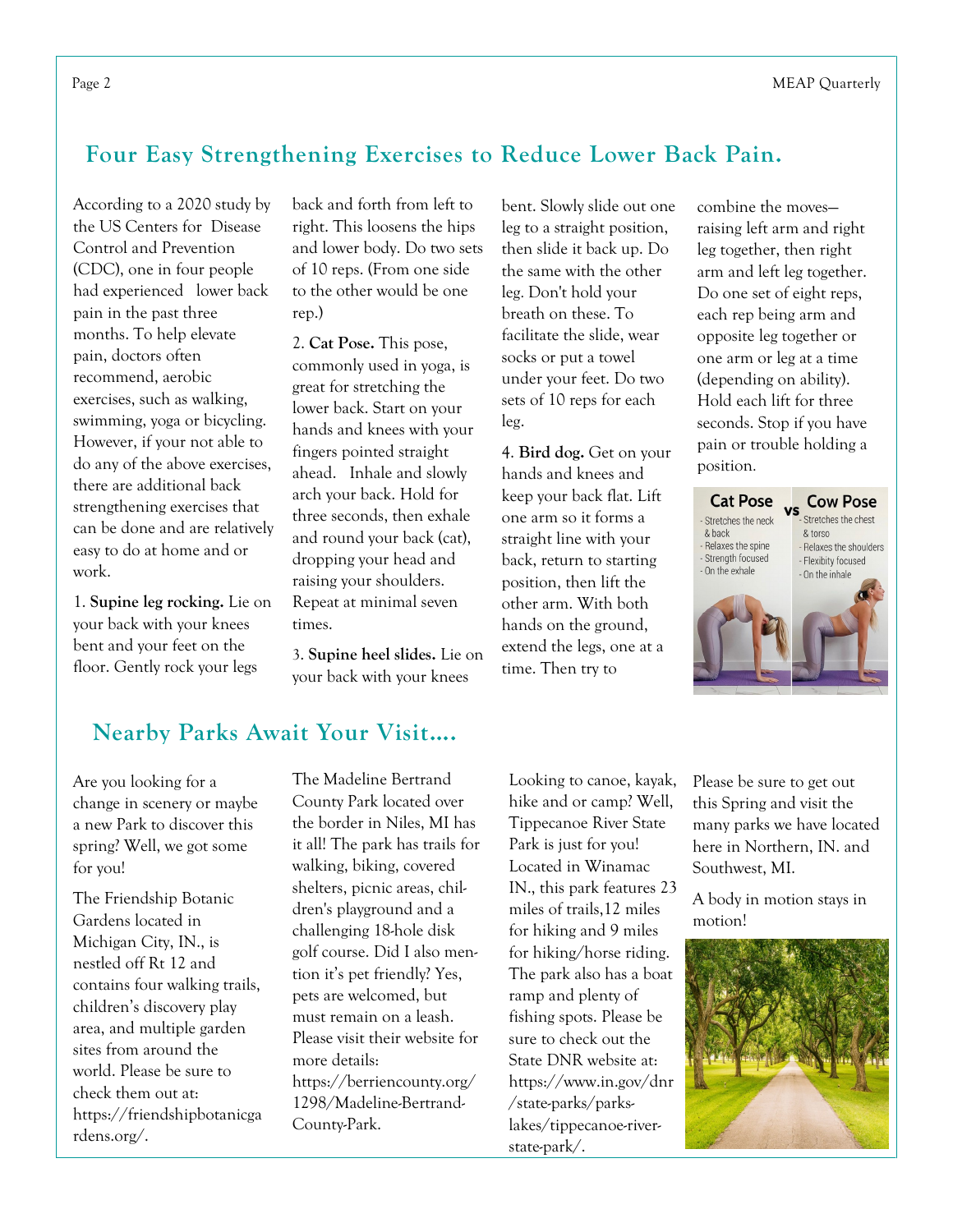## **Healthy Spring Habits to Develop a Healthier You in 2022**

It's that time again to shake off winter hibernation habits and get yourself into a healthier you. Listed below are some free and easy healthy habits to develop and implement to get a healthier you.

1. **Drink more water**! Easy, right? We know it gets boring, so add some fresh lemon or lemon juice for flavor. Zero Calories!

2. **Go to bed 10 minutes early.** 10 x 7=70 more minutes of sleep a week. At the end of the year, that will be an extra 60 hours of sleep. Amazing!

3. **Brush and floss your** 

#### **teeth**. Healthier gums and teeth can lead to decreased heart and brain infections.

4. **Control your food portions.** Portion control is difficult, especially when we've been bored eating during the winter. Please visit:

https://www.healthline.com/ nutrition/portion-control for more helpful tips on portion control.

5. **Take time away from screens and reconnect.**

6. **Work on your posture.**  Your mom was right, sit up straight! Avoid slouching.

7. **Spend more time with family and friends.** Live,

laugh and love.

8. **Make it a habit to appreciate all that you have.** It's too easy to lose sight of all we have in front of us when we're chasing the future. Send a loved one a quick text, note, or card reminding them they are loved and appreciated. Spend that time with your loved ones (two and four legged).

9**. Mind your manners.**  Let's get back to the basics with, "please and thank you". These words mean a lot in demonstrating respect and showing appreciation.

10. **Dedicate 5 minutes of your lunch break to walking.** Walking will aid in digestion and get's you moving, which is great for stress relief .

Also be sure to visit your local parks and or walking/bike paths for some additional healthy time outdoors.



## **Fur-Kid Corner**

According to the ASPCA, over 23 million American households adopted a pet during Covid. This kind of news always makes our hearts happy. However, it can also be frustrating when trying to get your current or new furry loved one in to see a veterinarian for routine and or emergency care.

There are many wonderful local Vets who provide outstanding care to our furry ones and having a good relationship with your Vet is essential to the continuity of care provided.

However, there are unforeseen times when our furry ones need care before the established Vet can see them. So, here are some local care resources to help with preventive and emergency care services.

For preventive care services, Preventive Pet Health of Michiana, is located near downtown South Bend. Contact them at 574-355-3444, or https://www.preventativepet health.com.

Emergency **after-hour** care on the **weekends** can be found at the North Central Veterinary Emergency Center in Mishawaka on Friday's starting at 7:00 PM until Monday morning at 8:00 AM. The Mishawaka office information is as follows: 574-544-6200 or https://ncvec.com/mishawa ka.

The main North Central Veterinary Emergency Center located in Westville is a 24/7/365 staffed emergency center. The Westville center's contact is as follows: 219-785-7300 or https://ncvec.com/westville

Also, don't forget to talk to your Vet and get your furry loved one microchipped and or checked to make sure your registration information is up to date .